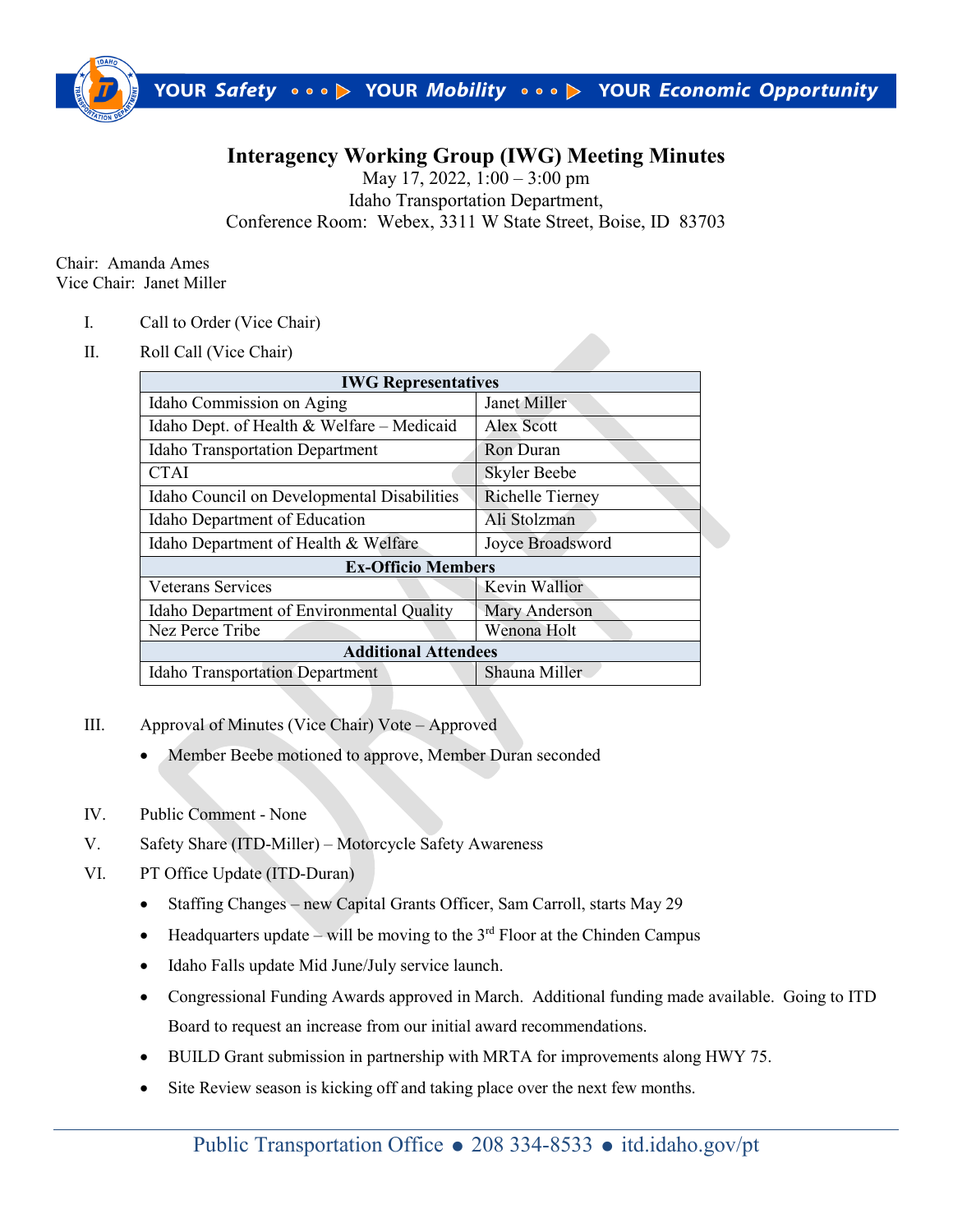

- VII. DEQ Introduction & Addition as Ex Officio (Vice Chair) Vote Approved
	- Member Duran motioned to approve, Member Broadsword seconded.
- VIII. IWG Goal Review/Updates (Vice Chair) No vote needed
	- Goal 1: Broaden representation for all districts by the end of 2022 and explore participation of additional State agencies.
	- Goal 2: Develop a basic framework and process for creating a centralized list of transportation providers/resources across the state.
		- **Pending information:** 
			- Idaho Commission on Aging Senior Center list with contacts
			- Idaho Department of Education
			- Idaho Department of Health & Welfare
			- Idaho Department of Health & Welfare, Division of Medicaid
			- Nez Perce Tribe
	- Goal 3: Each agency host a human trafficking presentation and help raise public awareness.
		- Pending:
			- Office of the Governor
			- Idaho Head Start
			- Idaho Department of Health & Welfare
			- Idaho Department of Health & Welfare, Division of Medicaid
			- Idaho Department of Commerce
			- Nez Perce Tribe
			- Veterans Services
- IX. Agency Initiatives/Projects Informational Only
	- Idaho Council on Developmental Disabilities (R. Tierney) No updates
	- Idaho Department of Education (A. Stolzman) No updates